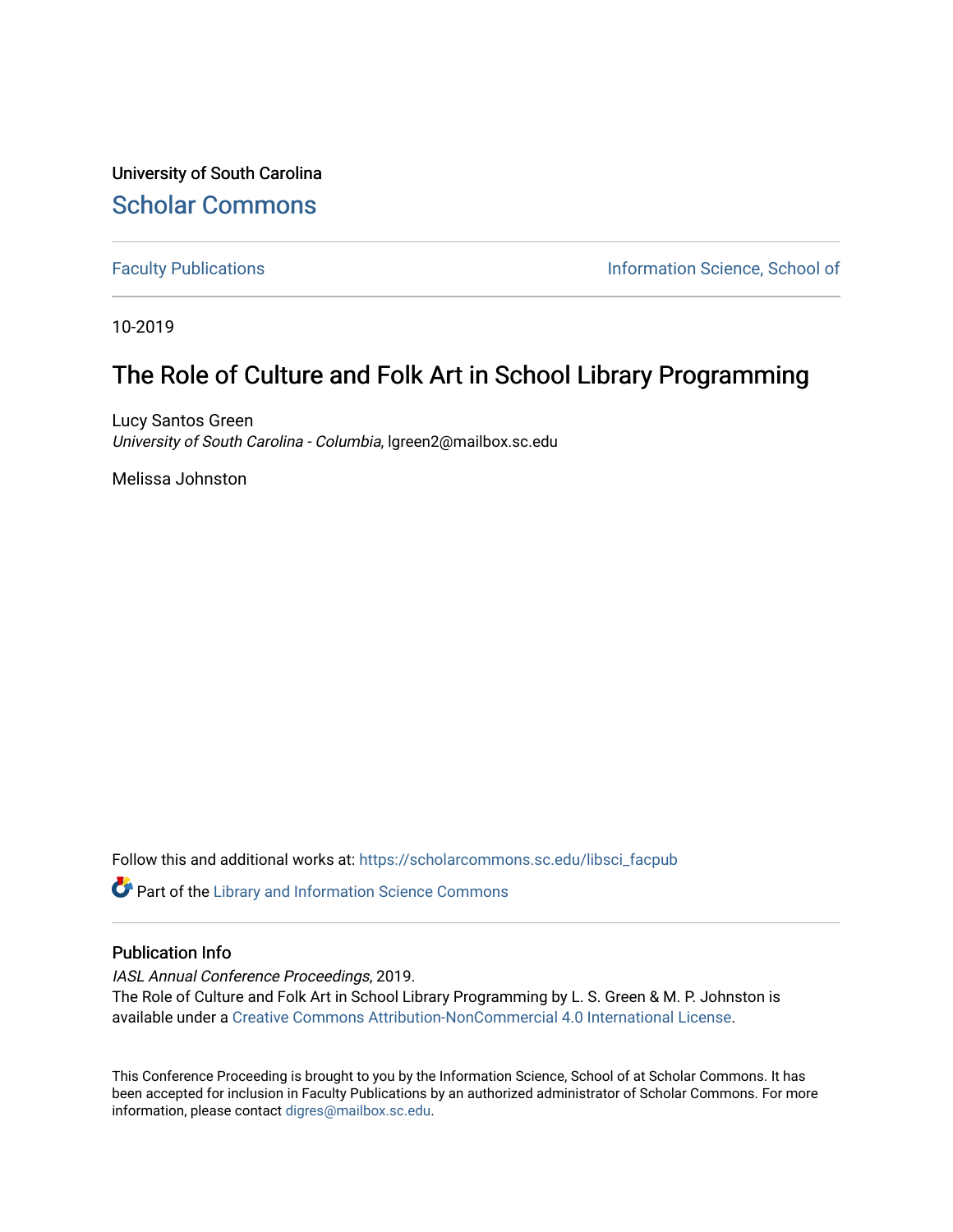*1 Proceedings of the 48th Annual Conference of the International Association of School Librarianship and the 23rd International Forum on Research in School Librarianship Dubrovnik, Croatia October 21-25, 2019*

# **The Role of Culture and Folk Art in School Library Programming**

*Lucy Santos Green* Associate Professor University of South Carolina lgreen2@mailbox.sc.edu

### *Melissa P. Johnston*

Associate Professor University of West Georgia mjohnsto@westga.edu

#### *Introduction & Research Purpose*

Exploring the practices of teacher librarians in other countries fosters new knowledge, contributing to global communities of practice. The need to equip today's youth with complex 21<sup>st</sup> century skills has served as a catalyst for change in the traditional practices of school librarians all over the world. It is this necessary change that led to questions regarding school library practices at an international level and to the need to explore school librarianship on a global level. This research study explores ways program design grounded in cultural understanding, experiences, and ways of knowing the world, are applied by practicing school librarians in Brazil, Russia, and Belize.

#### *Literature Review*

Culturally responsive programming (CRP) is a pedagogical approach that "empowers students to maintain cultural integrity, while succeeding academically" (Ladson-Billings, 1995). Gay (2010) points out CRP acknowledges the strengths of students' diverse heritages, comprehensively using "cultural resources to teach knowledge, skills, values, and attitudes" (p. 34). Inclusion of personal culture is important because classroom culture is influenced by the explicit or implicit presence of several groups: students, teachers, school, and community. These spheres of influence impact interaction efforts between teachers and students, as well as amongst the students themselves (Johnston, 2013a).

Windschitl (2002) and Edelson et al. (1999) both emphasize the importance of drawing upon students' cultural background and previous knowledge as student interest is closely related to personal history. For example, learners who share personal experiences through storytelling demonstrate both linguistic and metacognitive growth (Cortazzi & Jin, 2007; Nicholas, Rossiter & Abbott, 2011). Maier and Fisher (2006) determined successful integration of digital storytelling in a middle school classroom (ages 11‑13) was highly dependent on the ability of students to relate the story subjects to their own lives. Students who chose their digital story topics in yet another project, selected topics closely tied to their history and personal struggles (Smythe & Neufeld, 2010). Green and Johnston (2015) found a close relationship between reading for pleasure and inclusion of cultural activities in Brazilian school library programming. They concluded that school administrators should avail themselves of school library professionals who can help promote lifelong reading for pleasure through cultural activities.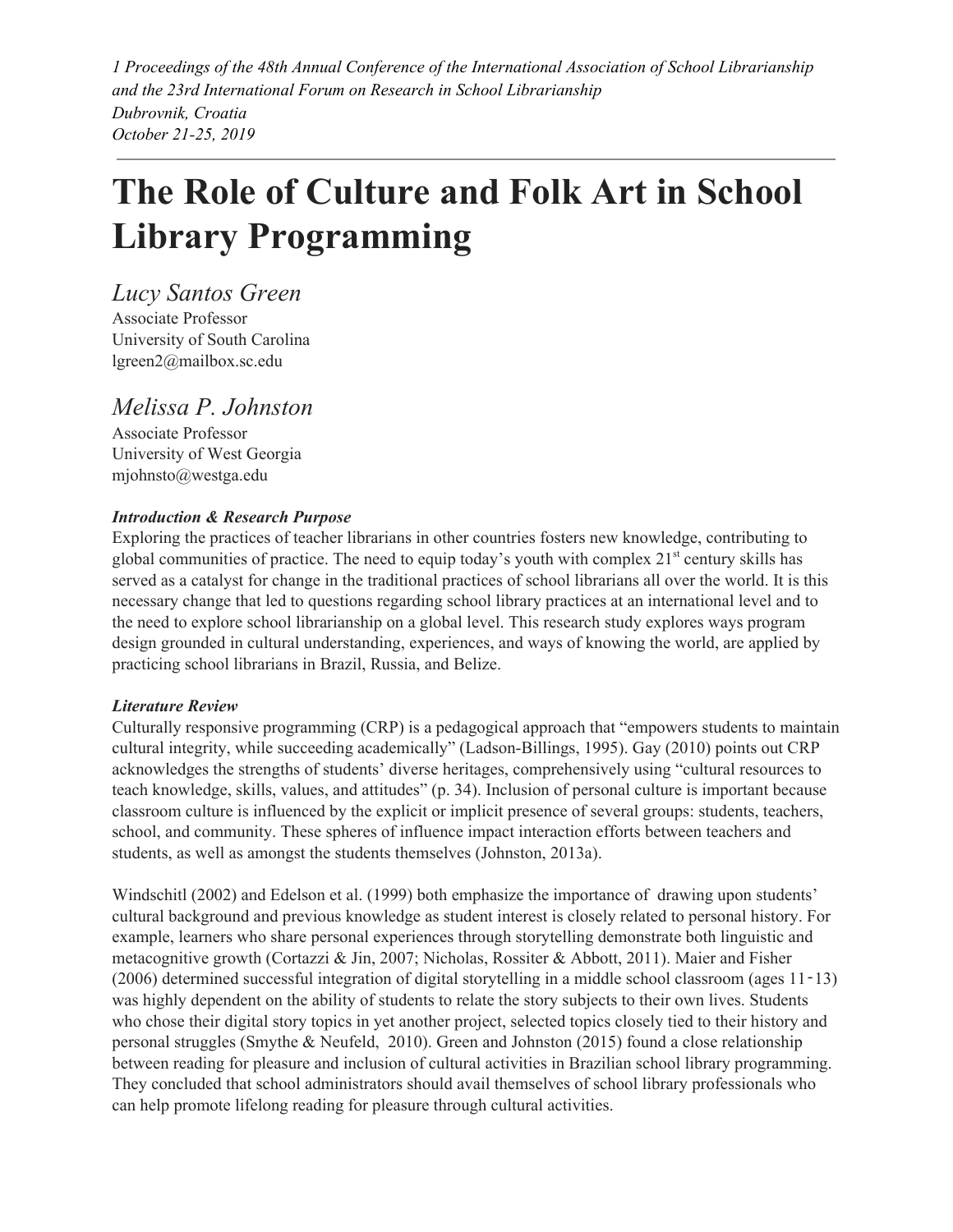#### *Methodology*

Institutional ethnography (IE) is a methodology that enables the researcher to connect issues across multiple (and unfamiliar) sites, uncovering how institutional factors shape practice in sometimes unrecognized ways (Campbell & Gregor, 2004). Therefore, it served as a strong approach for investigating the practices of teacher librarians in different countries and contexts.

The IE researcher learns by focusing on actual people, their work, and the conditions of their work (Given, 2008), therefore this research was conducted using traditional ethnographic methods of participant observations, structured and semi-structured interviews, and textual analysis. The researchers visited 28 schools in Brazil, four in Russia, and 22 in Belize. Structured and semi-structured interviews were conducted with teacher librarians, teachers, and school administrators at each site. Interviews were recorded, but were also immediately translated and annotated by the researchers, which allowed interviewees to member-check all information collected, clarifying possible misinterpretations from translation (Lincoln & Guba, 1985). Participant observation allows the researcher access to the participant's culture while still maintaining objectivity (Creswell, 2013). Utilizing an observation protocol adapted from Johnston (2013b), researchers recorded observations and verbal exchanges concerning school library policies, procedures, and practices. The researchers also used videos, photographs, and detailed field notes. The use of multiple data sources and continued member checks through follow up emails were used to triangulate data while reviewing material for authenticity and reliability (Denzin & Lincoln, 2008).

The researchers utilized inductive qualitative content analysis to analyze interview transcripts, observation questionnaires, and field notes, culling emerging themes from the data (Glaser, 1965; Zhang & Wildemuth, 2009). During this process, the researchers applied open codes to the notes and topic headings written in the text during reading to describe manifest and latent aspects of the content. The codes were then grouped according to similarity under higher order themes, and assigned themes using content- characteristic words taken from the professional literature (Hsieh & Shannon, 2005). Themes are consistent phrases, expressions, or ideas common among the participants derived directly and inductively from the data (Creswell, 2013).

#### *Findings & Discussion*

The themes that emerged from this research reflect common practices of school library programs throughout the world. The current presentation will focus on one of the themes culled from the data collected: The inclusion of cultural programming. This theme addresses how culturally responsive programming was implemented to promote reading for pleasure, support alignment with literacy development and instruction, and center library as a place of belonging for all school and community members. Findings included in this theme were the integration of folk art, folk costumes, storytelling, multicultural celebrations and partnerships, and theatrical presentations in order to empower students to maintain cultural integrity, while being supported for academic success. Examples include: 1. Russian school libraries implementation of units on folk stories spanning Eastern Europe, giving students the option of reframing stories through costume, dance, diorama, or original music composition (a song); 2. Belize school librarians hosting book clubs that focused on reading traditional folk tales; 3. Brazilian school libraries who partnered with local community organizations to sponsor visits by local storytellers specializing in African-Brazilian history.

#### *Conclusions*

The application of Culturally Responsive Programming by school library practitioners should address "dispositions, incorporation of multicultural curriculum content, equal access, and high expectations"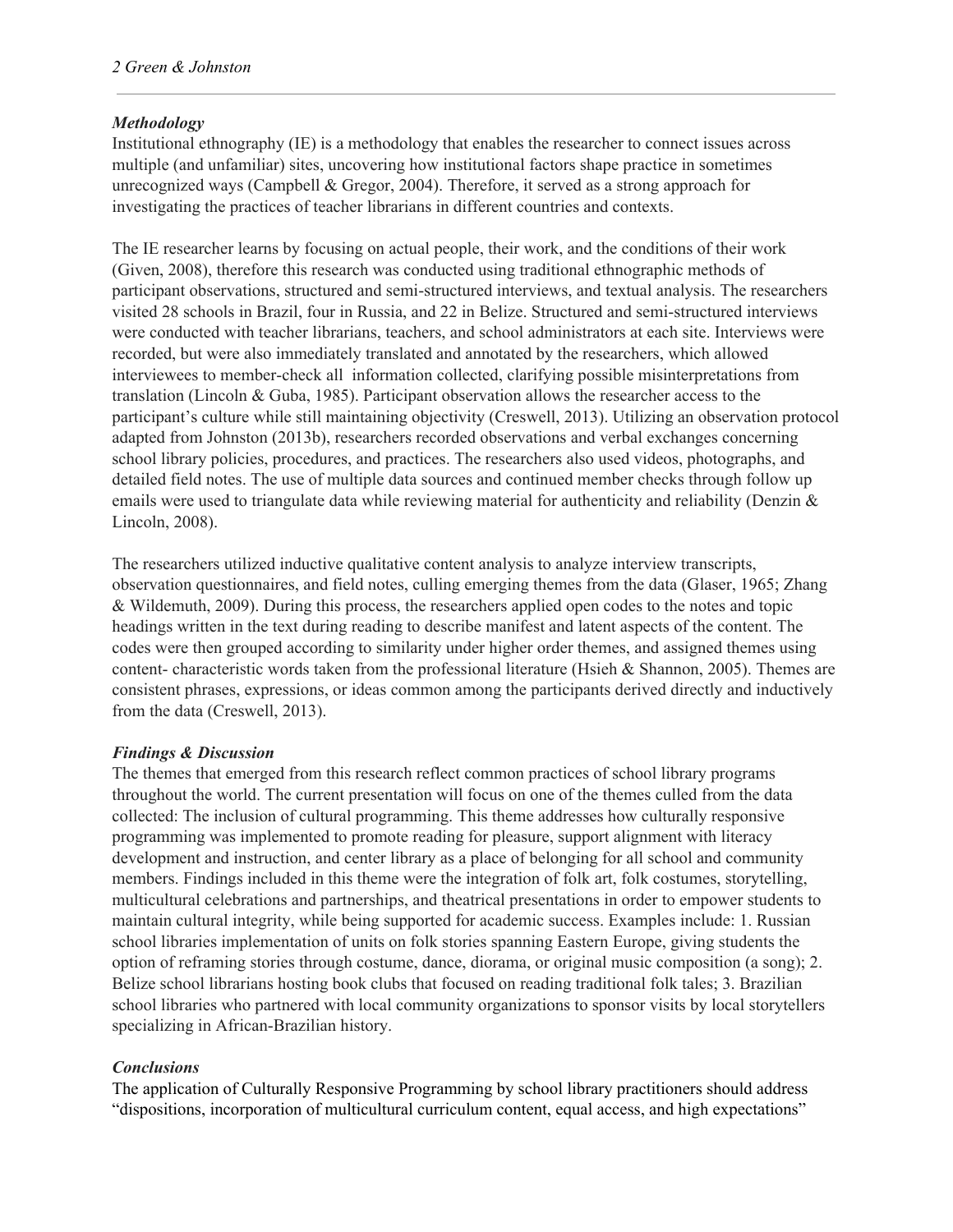(Brown-Jeffy and Cooper, 2011, p. 74). The findings of this study echo Brown-Jeffy and Copper (2011) in determining that excellence and equity in school library programming depends on the design and application of curriculum that "is inclusive of students' cultural experiences" (p. 73). As teacher librarians around the world adapt and evolve to meet the needs of the 21st century, a worldwide perspective allows us to engage in partnerships that provide opportunities to learn from, share expertise with, and support one another, thus strengthening the practice of school librarianship throughout the world.

#### **References**

- Brown-Jeffy, S. & Cooper, J. E. (2011). Toward a Conceptual Framework of Culturally Relevant Pedagogy: an Overview of the Conceptual and Theoretical Literature. *Teacher Education Quarterly, 38*(1), 65-84. Retrieved from <http://www.eric.ed.gov/PDFS/EJ914924.pdf>
- Campbell, M., & Gregor, F. (2004). *Mapping social relations: A primer in doing institutional ethnography*. Aurora, ON: Garamond Press.
- Cortazzi, M., & Jin, L. (2007). Narrative learning, EAL and metacognitive development. *Early Child Development and Care, 177*, 645‑660.
- Denzin, N. K., & Lincoln, Y. S. (2008). *Strategies of qualitative inquiry* (3rd ed.). Thousand Oaks, CA: Sage.
- Creswell, J. W. (2013). *Research design: Qualitative, quantitative, and mixed methods approaches* (4th ed.)*.* Thousand Oaks, CA: Sage.
- Edelson, D., Gordin, D. & Pea, R. (1999). Addressing the challenges of inquiry-based learning through technology and curriculum design. *The Journal of the Learning Sciences, 8*(3 & 4), 391‑450.
- Gay, G. (2010). *Culturally responsive teaching* (2nd ed.). New York, NY: Teachers College Press.
- Given, L. M. (Ed.). (2008). T*he SAGE encyclopedia of qualitative research methods*. Thousand Oaks, CA: SAGE Publications, Inc.
- Glaser, B. G. (1965). The constant comparative method of qualitative analysis. *Social Problems, 12*(4), 436-445.
- Green, L. S. & Johnston, M. P. (2015). Global perspectives: Exploring school-based Brazilian librarianship through institutional ethnography. *School Libraries Worldwide*, *21*(1), 1-18.
- Hsieh, H. F., & Shannon, S.E. (2005). Three approaches to qualitative content analysis. *Qualitative Health Research, 15*(9), 1277-1288.
- Johnston, M. P. (2013a). Investigating an international exchange of best practices: An institutional ethnography approach. In *Proceedings of IASL 42nd Annual International Conference & 17th International Forum on Research in School Librarianship*, Bali, Indonesia.
- Johnston, M. P. (2013b). Investigating an international exchange of best practices between German and American teacher librarians. *School Libraries Worldwide*, *19*(1).
- Ladson-Billings, Gloria (1995). Toward a theory of culturally relevant pedagogy. *American Research Journal, 32*(3) 465-491.
- Lincoln, Y. S., & Guba, E. G. (1985). *Naturalistic inquiry*. Beverly Hills, CA: Sage Publications.
- Maier, R. & Fisher, M. (2006). Strategies for digital storytelling via tabletop video: Building decision making skills in middle school students in marginalized communities. *Journal of Educational Technology Systems, 35*(2), 175‑192.
- Nicholas, B. J., Rossiter, M. J., & Abbott, M. L. (2011). The power of story in the ESL classroom. *The Canadian Modern Language Review, 67*(2), 247‑268.
- Smythe, S., & Neufeld, P. (2010). "Podcast time": Negotiating digital literacies and communities of learning in a middle years ELL classroom. Journal of Adolescent  $\&$  Adult Literacy, 53(6), 488‑496.